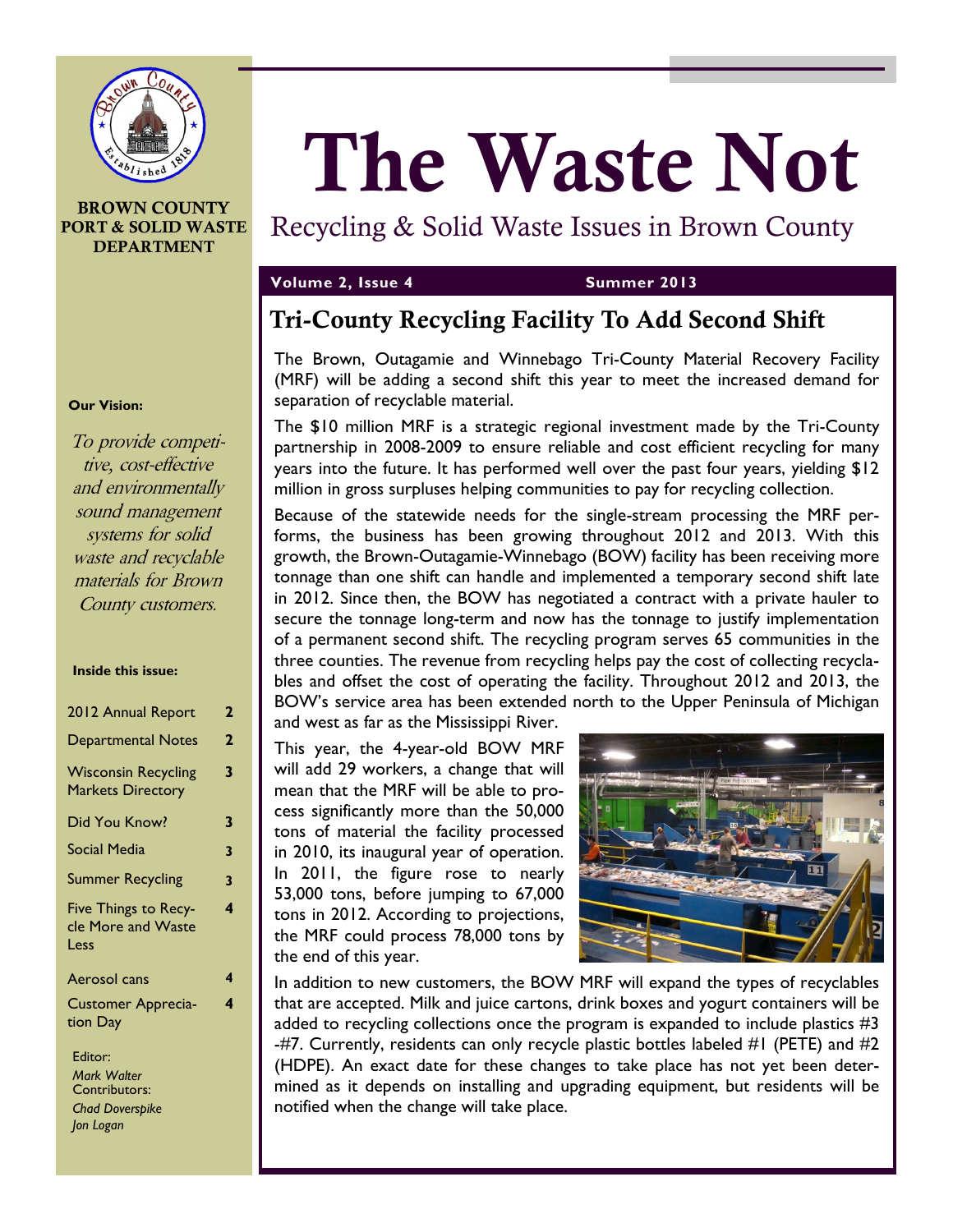# **2012 Annual Report**

Earlier this year, the Brown County Port & Solid Waste Department released its *2012 Annual Report of Solid Waste Management Services* highlighting a successful year for the department.

Normal 2012 business activities included processing more than 130,000 tons of solid waste through the Brown County Transfer Station. In addition, another 80,000 tons of solid waste were delivered directly to the Brown, Outagamie & Winnebago (BOW) landfill. Beginning in June 2012, 4,400 tons of shingles and 1,429 tons of construction & demolition materials were recycled through the Brown County Transfer Station for a total reduction in landfill tonnage of 5,829 tons.

More than 25,000 tons of single stream recyclables were hauled from Brown County to the BOW recycling facility and nearly \$700,000 was returned to customers as a recycling rebate.

The Brown County Household Hazardous Waste (HHW) Facility took in 825,000 pounds of hazardous materials from 7,400 residential and business sources. HHW was able to recycle or make available to the public more than half of the collected material while 208,000 pounds of hazardous waste was kept out of the environment and properly destroyed. HHW staff managed or assisted nearby counties with collection events, and served as a disposal outlet for material from an additional county's HHW program. During 2012, Brown County initiated a charge for acceptance of latex paint (\$1.00 per gallon) to better manage the cost of proper disposal. The facility also saw a drop (22% decrease) in the amount of electronics collected as the statewide ban on disposal of electronics in landfills entered its second year.

Approximately 9,500 pounds of sharps (10% increase) were safely destroyed through the Brown County Household Sharps Program. Brown County HHW assisted law enforcement in Brown County with disposing over 4,300 pounds of over-the-counter, non-controlled and controlled medications.

| <b>BROWN COUNTY PORT &amp;</b><br><b>SOLID WASTE DEPARTMENT</b><br><b>S INY BILL ONLINE</b>                                                                                       |                                               |  |
|-----------------------------------------------------------------------------------------------------------------------------------------------------------------------------------|-----------------------------------------------|--|
| ABOUT REPORT DRIVING. RAZARDOUS WAS 16. RECYCLING SUSTAINABLITY WAS DOT DO WITH, T<br>HOWE.                                                                                       |                                               |  |
| environmentally and economically sound waste disposal                                                                                                                             |                                               |  |
|                                                                                                                                                                                   | What do I do with?                            |  |
| 'nв                                                                                                                                                                               | Ammunition                                    |  |
| PORT OF GREEN BAY                                                                                                                                                                 | Anthena                                       |  |
| <b>REPEARS PACILITY</b><br>25.61                                                                                                                                                  | Applanoss                                     |  |
|                                                                                                                                                                                   | <b>Astestos</b><br>Archat Shinder             |  |
|                                                                                                                                                                                   | Brush, Stump and Large Trees.                 |  |
|                                                                                                                                                                                   | Car Battenes                                  |  |
| <b>GENERAL INFORMATION</b><br>2011 TRI-COUNTY                                                                                                                                     | CDs. DVDs. VHS tapes                          |  |
| RECYCLING QUIDE NOW<br><b>AVAILABLE</b>                                                                                                                                           | Concrete                                      |  |
| The guigase of the Brown County Plat and Sold Waste Department is to meet<br>the sold vasia degree meda of local communities and businesses through                               | Cooking Oil                                   |  |
| mathesis which are environmentally assured and assurances. These mathesis<br>2012 ANNUAL REPORT<br>response reale reductor, material reuse, recycling, compasing, lendfring and   | Electronics                                   |  |
| redefencery is the ederi that they are lechnicity faceble, accountantly<br>appropriate and desired by the public.                                                                 | <b>Fluorescent Buibs</b>                      |  |
| <b>CY CHANGE</b><br>Groun County currently operation a Single Stream Heryding Transfer Pacific                                                                                    | Hazardous Household Materials                 |  |
| that transfers paper and commitiged containers for county residents, business<br>and municipalities to the Cultigantie County requiring facility. Curric 2003 a Solicit           | <b>Household Bateries</b>                     |  |
| Wade Englisher Station goared on West Mason Street to transfer neate to<br><b>RATES &amp; FEES</b><br>and its as part of a three courty vaste decoration. The courty also menters | Mercury Thermometers & Thermostats            |  |
| too stand seriery expressed levifits. These levifits hald an extrnated seven<br>milton cubic verds of visitie produced by county neidences. businesses and                        | <b>Pabits</b>                                 |  |
| <b>TEX PAINT DISPOSAL</b><br>movement and<br>ree                                                                                                                                  | <b>Paint</b><br><b>Pharmoutists</b>           |  |
|                                                                                                                                                                                   | <b>STRIDE</b>                                 |  |
| <b>BOLID WAATE</b>                                                                                                                                                                | Stroke Alarms                                 |  |
| <b>NEW BLETTER &amp;</b>                                                                                                                                                          | Trop                                          |  |
|                                                                                                                                                                                   | <b>Used OLA OLD by a</b>                      |  |
| Like Ut On                                                                                                                                                                        |                                               |  |
| Follow                                                                                                                                                                            |                                               |  |
|                                                                                                                                                                                   |                                               |  |
| Pinteres                                                                                                                                                                          |                                               |  |
|                                                                                                                                                                                   |                                               |  |
|                                                                                                                                                                                   |                                               |  |
| ۵<br><b>REDUCE</b><br>$\Delta$<br><b>REUSE</b><br><b>REJECT</b><br>$\Delta$<br>RECYCLE.                                                                                           | $\Delta$<br><b>A</b> COMPOST<br><b>REPAIR</b> |  |
| <b>Contact Ch</b><br>10013@nove-CountySommerney - Mazonah                                                                                                                         |                                               |  |
|                                                                                                                                                                                   | <b>ANDAN CRE</b>                              |  |

To view the Annual Report please go to our homepage at [www.BrownCountyRecycling.org](http://www.BrownCountyWiSolidWaste.org) and click on the green "2012 Annual Report" button.

# **Departmental Notes**



### Credit Card Transaction Fees and Electronic Billing

The Brown County Port and Solid Waste department has instituted a transaction fee of 3% for bill payments using a credit card through the [BrownCountyRecycling.org](http://www.BrownCountyWiSolidWaste.org) website.

If you would like to receive your solid waste bills electronically, you now have the option

of having them emailed to you. Please contact Sheri McAllister at (920) 492-4951 or [McAllis](mailto:McAllister_ST@co.brown.wi.us)[ter\\_ST@co.brown.wi.us](mailto:McAllister_ST@co.brown.wi.us)

### Materials Recycling Facility Rental Space Available

The Brown County MRF has 11,000 sq. ft. of rental space available at its facility located at 2561 South Broadway in Green Bay. The rental space includes offices and a portion of the MRF including a baler and conveyor.

If you know someone interested in this space feel free to contact us at 920-492-4950 for more information. You can also check the Brown County Purchasing Department website for Project 1730 under Open Projects. Bids are due by August 12.

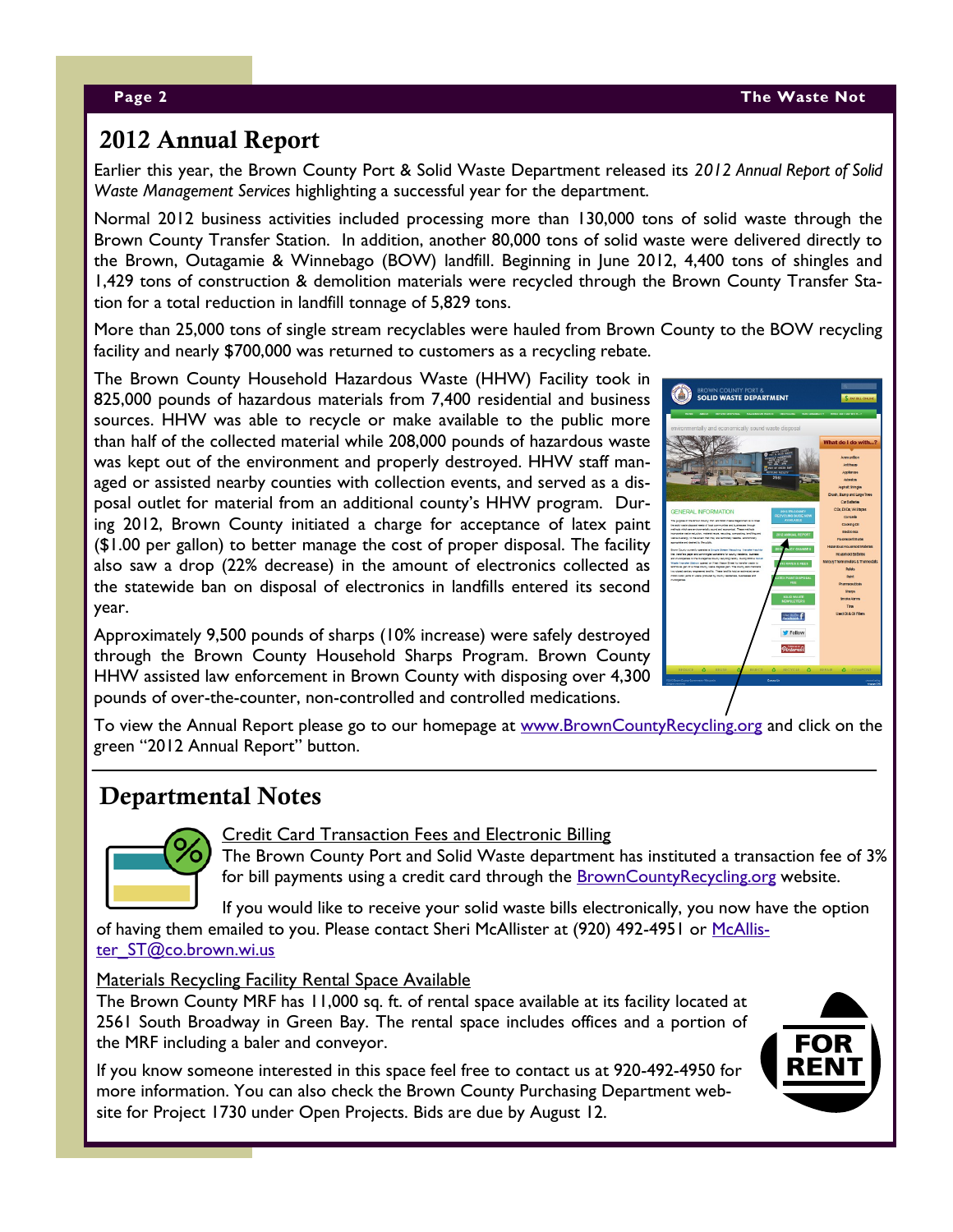# **Wisconsin Recycling Markets Directory**

What do you do if you have material that you want to recycle but it's not accepted in your curbside bin? Consult the Wisconsin Recycling Markets Directory (WRMD).

The directory provides information about outlets for recycling various materials in Wisconsin. Users can search the list of recyclers for various materials, view information about the recyclers and suggest additional recyclers to include in the listing. One thing to keep in mind however, the recyclers in the directory generally work with large volumes of material. It is important to contact these companies to discuss your recycling options and to make arrangements for drop-off or pick up.

The directory is hosted by the Solid and Hazardous Waste Education Center (SHWEC) and can be found at [http://www4.uwm.edu/shwec/wrmd.](http://www4.uwm.edu/shwec/wrmd)

# **Did You Know?**

Recycling does not stop when you take your cart to the curbside; in fact, that is just the beginning! Recycling involves much more. Our department's goal is to find a means to reduce the amount of material going to landfills and find a way to recycle and recover more.

Did you know that you can recycle shingles, construction & demolition waste, tires, appliances, computers, latex paint, oil (both vegetable and petroleum), electronics, light bulbs, antifreeze, household chemicals, scrap metal and batteries? All of these items are accepted either at the Brown County Solid Waste Transfer Station or at the Brown County Household Hazardous Waste Facility. Check our website for more information by clicking on "What Do I Do With?

Like Us On

## **Follow Brown County Recycling**

It's now even easier to keep track of ideas for recycling by following us on one (or all) of our social media accounts. Like us on Facebook, follow us on Twitter or Pinterest to get ideas about how and where to recycle. Take your recycling efforts to the next level by learning how to reduce and reuse even more!

# **Summer Recycling**

The summer months can bring on the heat. Be sure you stay hydrated by using reuseable water bottles instead of purchasing a 24-pack of individual bottles. Only 25% of the 4 million plastic water bottles that Americans use each hour are recycled. Reusable water bottles are easy to keep on hand, last a long time and are ready to go when you are. Re-using materials like water bottles keeps almost 1.7 million tons of material out of Wisconsin landfills every year!

Summer is a great time for gardening, and composting can be an added benefit to the avid gardener. It's also a great way to recycle. Adding in yard materials and certain food scraps like vegetable peels, stale bread and even coffee grounds to a compost bin can provide valuable material for gardeners. Every year, each American throws out about 1,200 pounds of organic garbage that can be composted including food scraps, yard waste, paper and cardboard.

When you take a road trip, recycle along the way. No matter if you go camping, to a festival, or just a day trip, make recycling a priority for you and your family. Pack food items in re-usable storage containers for the trip and be sure to look for recycling bins to use. If you can't find any, bring a bag to keep your recyclable items in and then recycle them when you return home.



Follow *Pinterest*